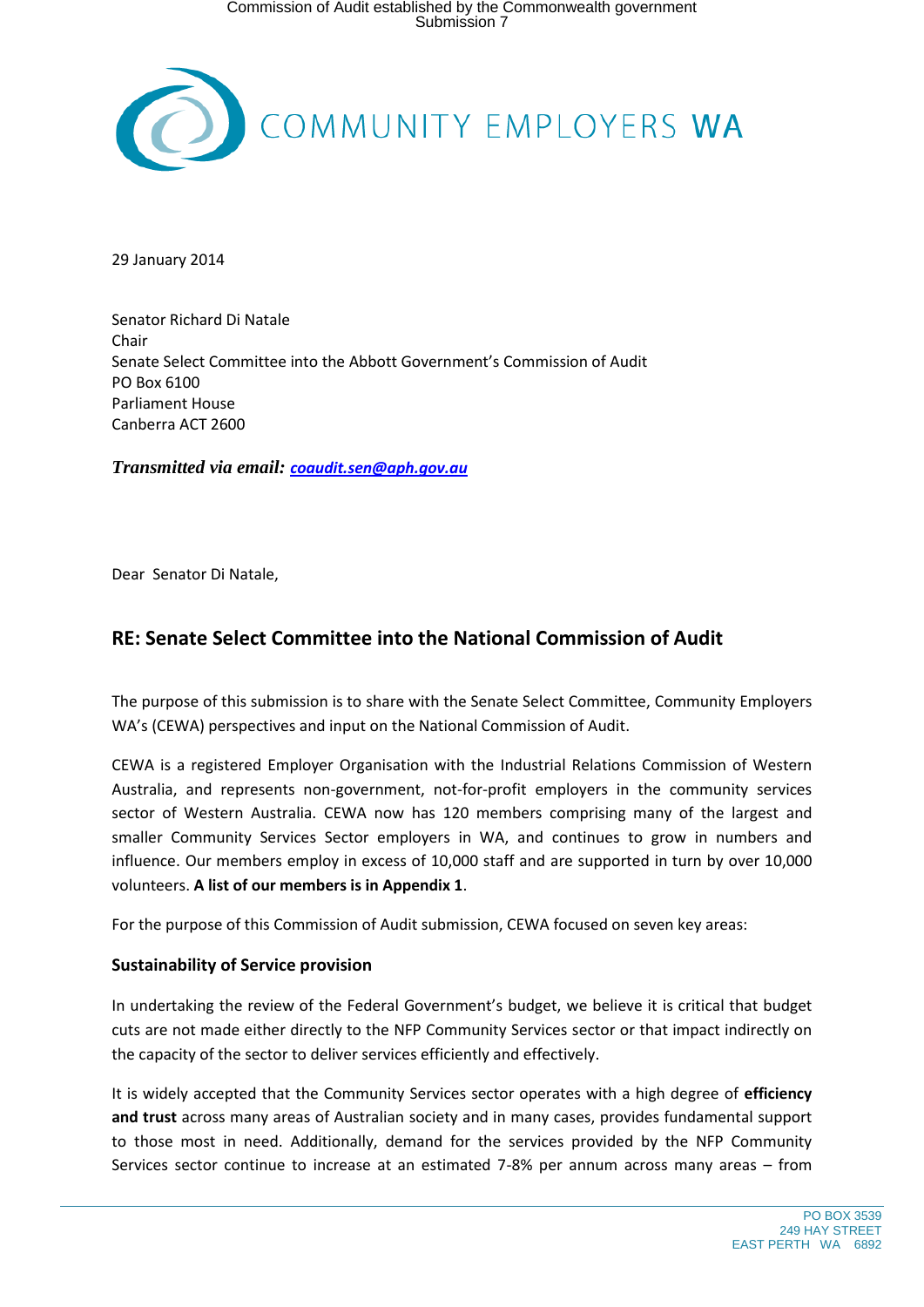disability support, to mental health, homelessness and housing, just to name a few. Indeed many NFPs are stretched in the resources they have access to and the essential services they provide. If these were reduced at all, some would not survive and more importantly the people they support, would be adversely impacted.

# **Benefits of the NFP Community Services sector**

The NFP Community Services sector is a major provider of support to communities across Australia. Many are mission based and have historical connections to faith organisations, to specific illnesses or needs in their local communities. The sole focus of not-for-profit organisations is to serve the community, and legally and constitutionally they are required to ensure that any assets they have remain for the benefit of the communities they serve. Consequently any investment in these organisations remains in the public and not the private domain. Their strength and often survival depends in part on the generosity of volunteers, benefactors and people with an interest in their raison d'etre. Their capacity to provide services may also be largely dependent on government funding, but **the long term benefits they bring to the community and to broader Civil Society are much more significant than what can be provided in any other model**.

That unity of purpose, the desire to pitch in and help, to work together for the common good is one we should never under-estimate and is a role that NFP Community Services organisations have undertaken for over 200 years in some cases**. It is imperative that the Government does not seek to diminish this** – either intentionally or unintentionally through a sole focus on costs, for to do so will run the grave risk of changing the fabric of Society and what brings us together to help those in need.

# **Procurement policies and practices must be wise and considered**

As part of the review of costs, we understand and agree that the Government does need to ensure that taxpayers' funds are being used judiciously and that there is clear accountability and transparency. However, there are other aspects which need to be considered as part of this process. **Procurement should not be solely about price, nor should it be just about scale**. We've seen examples over the years such as the privatising of child care, which have gone horribly wrong. As we know, the results whilst initially financially better, proved to be disastrous for all stakeholders, including government. The disruption to families, employees and the broader community was significant with increased child care costs and major damage to the reputations of all involved.

With community services, the people supported are often the most marginalised, have the least power or voice and the least capacity to source alternative support. They should not and cannot become subject to the vagaries of 'generating sound shareholder returns' for multi-nationals who choose to cherry pick contracts, or to 'exit' a service area or geographical location because it no longer suits their financial aspirations. We've seen this with the Jobs Network where many Community Services sector providers are now having to support the 'hardest cases' which have been largely ignored by the JSA providers.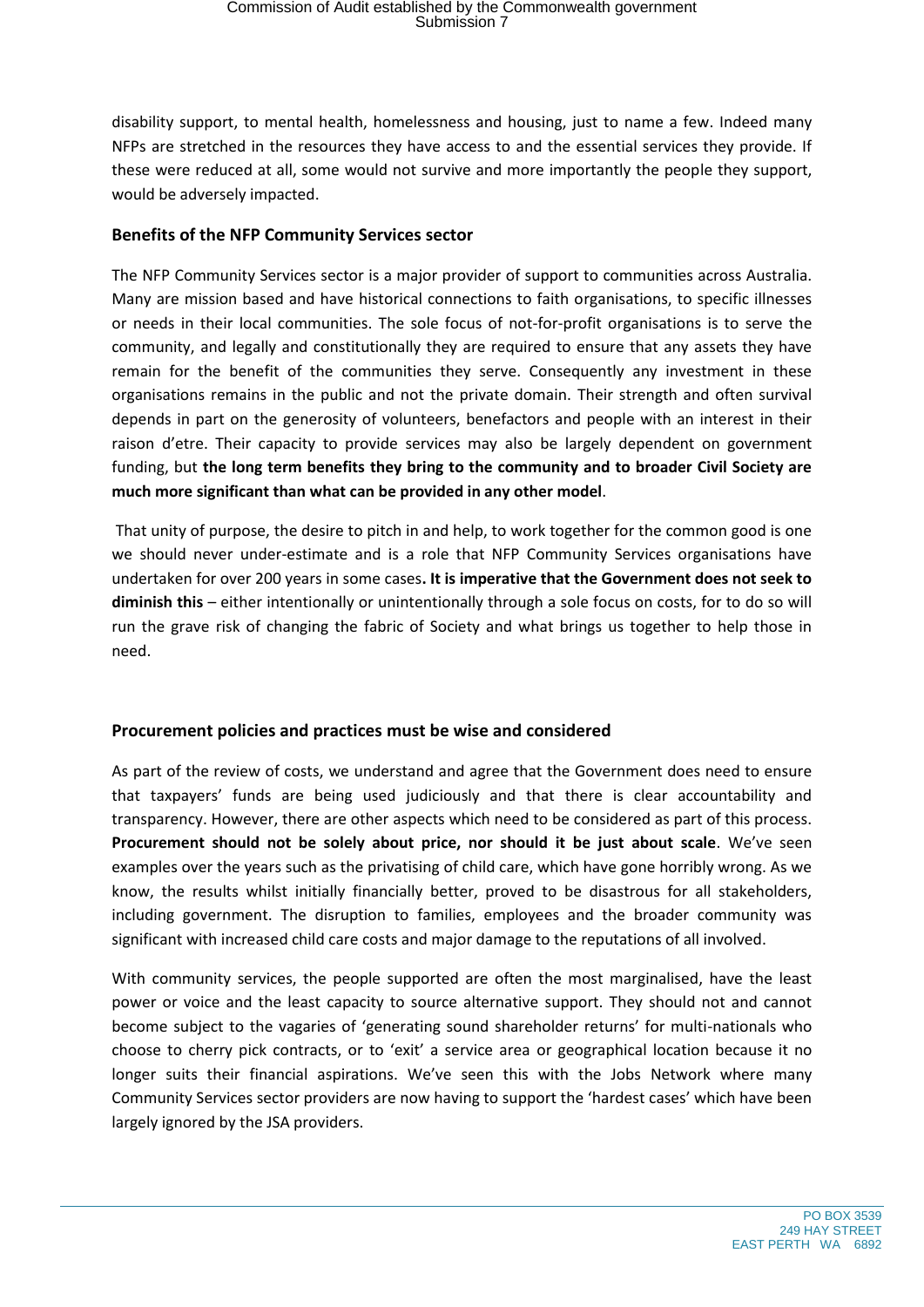The introduction of for profit operators in the area of community based, social services present a real threat to the ongoing viability of not for profit organisations and Civil Society as currently structured. It is hoped that in its deliberations the Commission will ensure that any decision intended to enhance the involvement of non-government organisations in the delivery of social services doesn't inadvertently lead to a diminution of the effectiveness and efficiency of the not for profit sector. **Procurement policies and practices in the Community Services sector should take into account broader aspects and consider some of the less immediately tangible benefits.**

# **State vs Commonwealth service delivery**

There is often debate in Western Australia about the benefits or otherwise of State vs Commonwealth funding. From a geographical perspective, it is generally simpler to deal with decision makers and those in government, within the State. Additionally at a State level, the NFP Community Services sector has worked closely with government, particularly in recent years, to strengthen the links between the Sector and the Government – ultimately benefiting people in need. Whilst the Commonwealth does have some locally based staff, reporting is generally to Canberra, and even the local staff are somewhat limited in their autonomy or ability to provide prompt guidance and support when asked.

**CEWA would welcome simplification of the State/Commonwealth involvement in areas such as disabilities, mental health and child protection.** Duplication currently exists in some areas and continues to expand into new areas. This can be confusing with regards to service delivery and can significantly add to the red tape and the wastage that occurs in additional administrative processes.

# **Invest in the short term to reduce costs in the longer term**

A number of our members have emphasised the importance of considering the **need to invest in social services to reduce costs in the longer term**. Simple examples of this include areas such as relationship counselling where-by the funding of counsellors can lead to greater awareness, understanding and acceptance by couples of the issues they face. This in turn often results in either couples getting back together or separating in a more amicable way. The costs of not providing a service such as this may include court costs, support as a result of mental health issues – depression and anxiety, job losses, housing costs or ultimately putting lives of affected parties at greater risk.

In a recent report from Family Relationship Service Australia, they stated:

*"The family support sector welcomes the opportunity to show the value of the services it provides. In particular, the sector supports the principle of a worldwide movement from a 'welfare state' conceptualisation of social services as a form of protection or source of dependency, towards a 'social investment state', which recognises the interdependence of social inclusion and economic growth. Indeed the Business Council of Australia acknowledges that the nation's growth will require policies that lift the living standards of all Australians. During times of fiscal constraint, it is even more critical to understand the value gained from investing in social services, so that optimum prioritisation of spending can occur. If we do not make investments in family support services, we risk creating other costs for government and the taxpayer down the track."*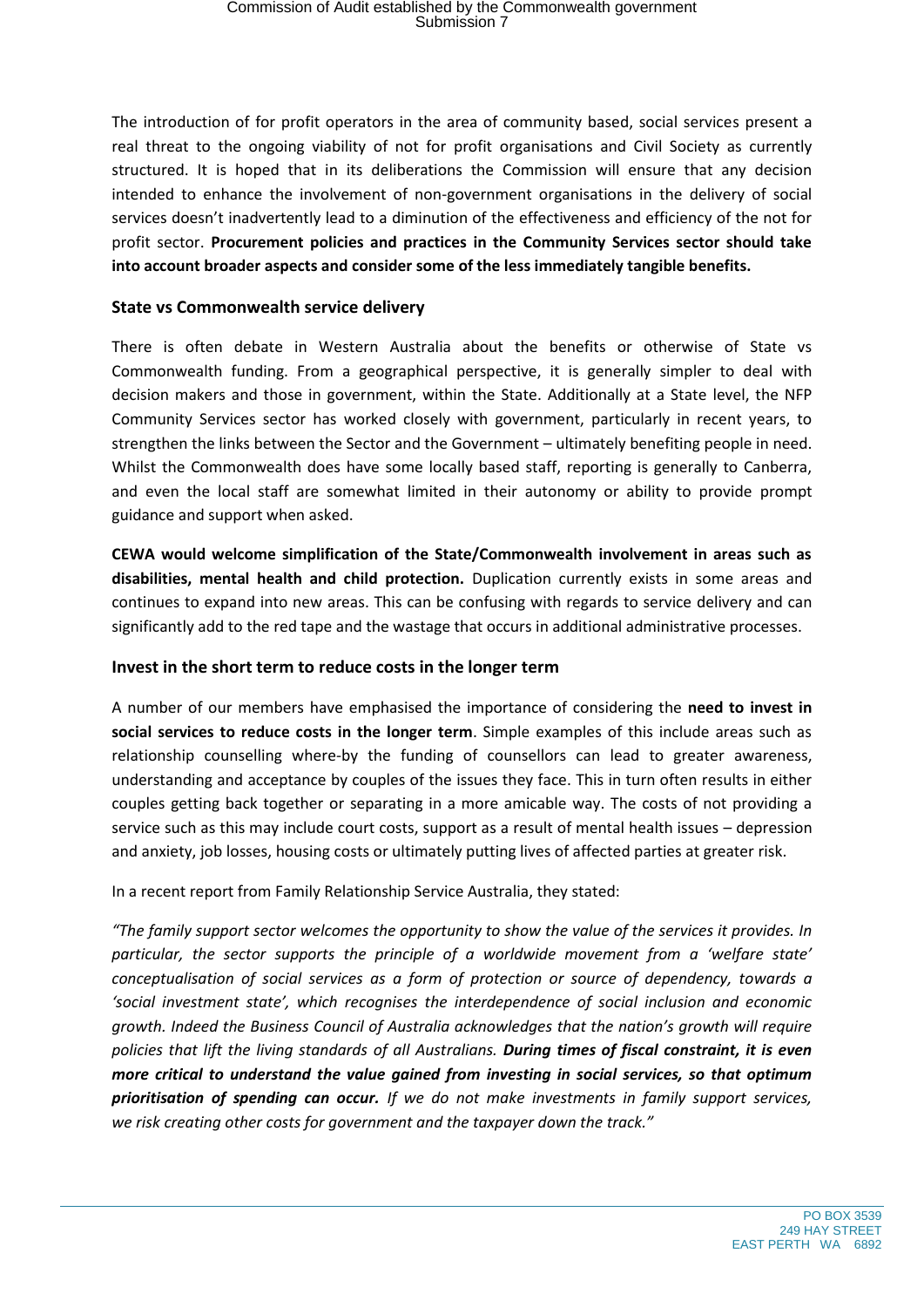Financial modelling has been developed over the years which highlights that every \$1 invested in early intervention saves \$17 in future services in correction, health and mental health areas. Similar examples can be provided for Mental Health support, home care services, drug and alcohol support and many other services provided by the NFP Community Services sector where social services are not just about the provision of welfare, but also long term investment to improve the wellbeing of Australians.

# **Funding of NDIS and the inclusion of Mental Health Services**

CEWA is of the view that if Mental Health services are included in the full rollout of NDIS, there needs to be a **commensurate level of funding** to support the clients who are transferred into NDIS and that for clients who don't meet the NDIS qualification criteria, there must be sufficient funding available to support those clients. Our understanding of the current thinking is that the funds allocated to Mental Health Services will be swept into the NDIS funding, and we are very concerned that there won't be a commensurate increase in the provision of services through NDIS to the estimated 50,000 people with Mental Health issues due to the restrictions on qualifying criteria. One of the concerns of CEWA Members is that NDIS is an individualistic model, but many of the mental health programs are inclusive family based models. This will be lost if mental health is included in NDIS and there will be gaps in diagnostic thresholds. The episodic nature of Mental Health issues people creates another complication for which NDIS is unlikely to be able to appropriately respond in a timely way.

Many of our members are Mental Health service providers and discussions at senior levels of the launch sites, and at advocacy groups, indicate that the Mental Health sector will be put under extreme pressure which will invariably flow on to hospitals and clinics across the country, if all the funding for Mental Health services is reallocated to NDIS. Indeed, some Western Australian psychiatric services are already struggling to cope with a wave of troubled and suicidal clients and their grave concern is that if funding is reduced or reallocated, the implications for the community could be significant and rapid.

**This is a critical area for review by the Commission**. The Assistant Minister for Social Services, Mitch Fifield has recently advised that the cost of NDIS when fully operational has increased to \$22 billion with \$8 billion to be funded by government. However this does not include providing the same level of support as currently exists, to people with Mental Health issues. The cost will therefore either be higher, or people will not be supported. Neither outcome is sustainable, and there should be further analysis and consultation with the sector before any decisions are made.

# **Specific Red-Tape initiatives**

We understand and support the Government's stated objective of reducing red-tape. The challenge is often in the detail – how and where can it be done. From CEWA's perspective, we would like to see a reduction in the compliance and reporting requirements set by government agencies. The NFP Community Services sector is one of the most trusted and respected sectors in Australia.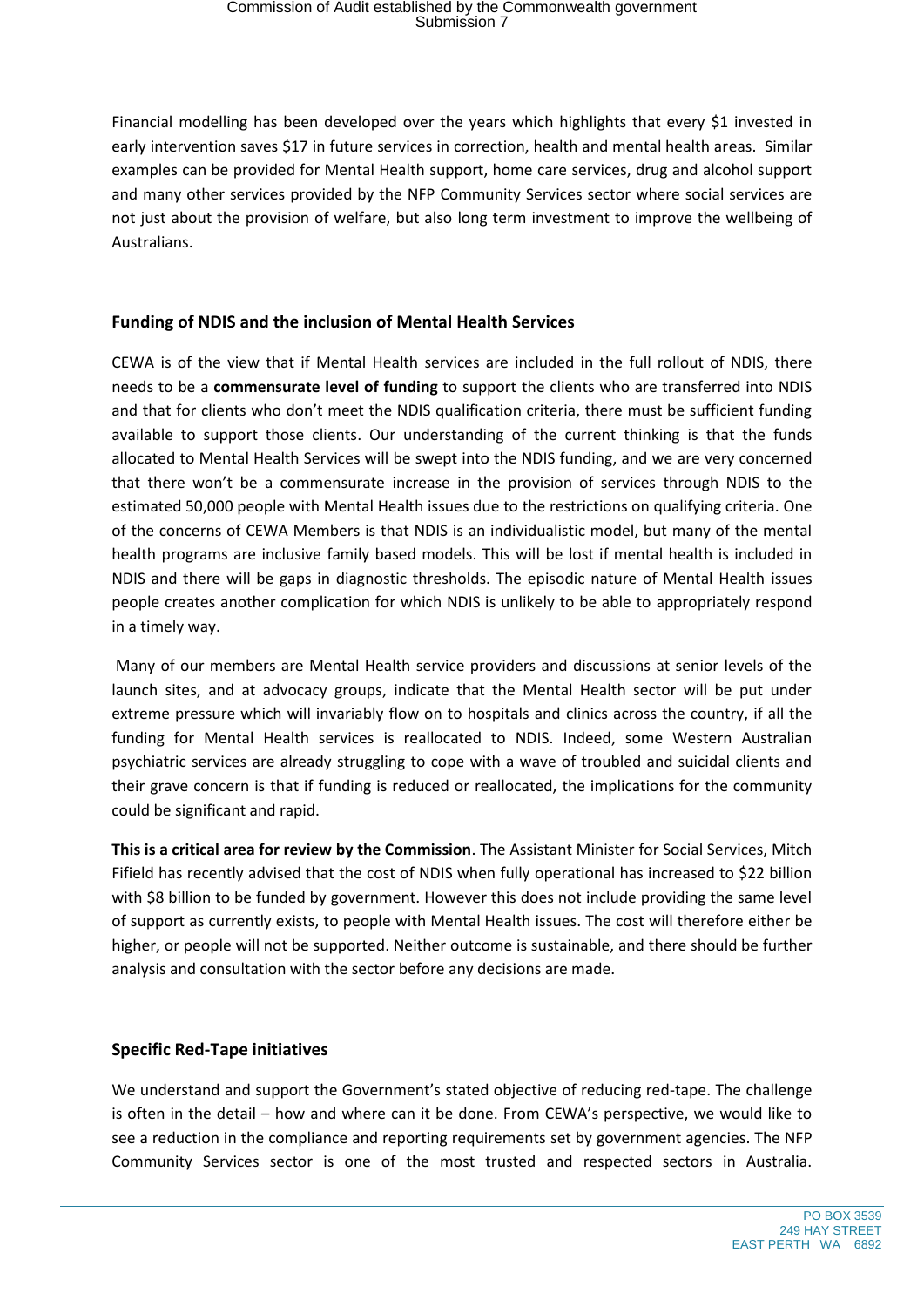Considerable oversight is already in place through Boards, the preparation of annual reports and accounts, auditors sign-offs, reporting to the tax department and the new reporting requirements of the ACNC. Significant resources are allocated to administrative reporting with substantial costs incurred by all NFP Community Services providers in gathering data for government on outputs, outcomes, acquittals, responsible authorities and the like. We believe the focus of reform needs to be placed on the commissioning agencies and their onerous reporting and acquittal requirements. Consideration should be given to lengthening contract terms to 5 years and common maturity dates be set – some agencies have over 100 contracts, all with different maturity dates.

# **Conclusion**

Community Employers WA welcomes the review of the Commonwealth spending and accepts the need to ensure that the financial resources of the government are allocated appropriately. However we also know first hand of the essential nature of the work undertaken by NFP Community Sector service providers. They are the organisations which help underpin the spirit of social justice, of support for the most marginalised and of creating a community which unites and builds on the sense of fairness and respect for the individual.

This sector cannot and should not be taken for granted. Many NFP organisations operate on very thin resources, on the goodwill of people in their local communities and on the capabilities and dedication of boards, volunteers and donors. They are highly skilled in the provision of services, in the judicious use of government funding and initiating innovative ways of building a more sustainable society. The Community Services sector is highly efficient, effective and well able to further assist the government to provide services to the community. Such services are wise investments that reduce the long term costs to the Australian taxpayer.

We believe that there can be cost savings in the reporting to government, in the simplifying of tendering and administrative tasks and that there needs to be internal work within government to reassess their expectations of the Sector.

Yours sincerely,

Co-Chair Co-Chair

Chris Hall Tony Pietropiccolo AM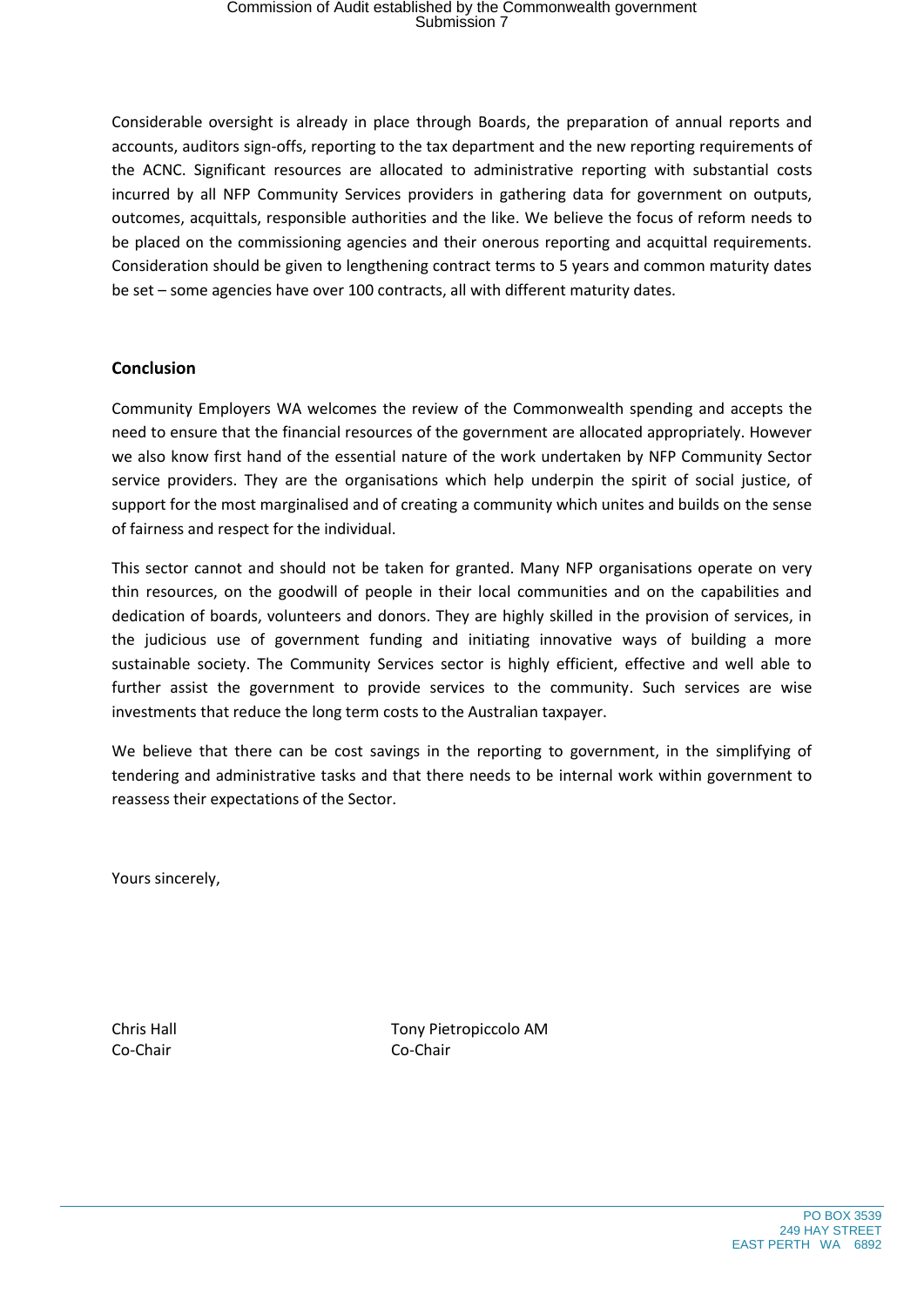# **CEWA Members as at December 2013**

Aboriginal Legal Services of WA Inc Accordwest Activ Foundation Inc Advocacy South West Inc Advocare Albany Youth Support Association Alzhemier's Australia WA Anglicare WA Inc ARAFMI Armadale Community Family Centre Association for Services to Torture & Trauma Survivors (ASeTTS) Association for the Blind WA Asthma Foundation WA Inc. Australian Red Cross WA Baptistcare Beehive Industries of WA BJL Connecting Communities Bluesky Community Group Bunbury Pathways '92 Inc. Burdekin – Youth in Action Calvary Youth Services Mandurah Inc Care Options Centacare Employment and Training Centacare Family Services Centrecare Inc Child Inclusive Learning and Development Australia Inc (CHILD Australia) CLAN WA Coeliac Western Australia Communicare Community Housing Coalition of WA Community Legal Centres Association (WA) Inc Community Vision Inc **ConnectGroups** Continence Advisory Service of WA Cyrenian House Derbarl Yerrigan Health Services Inc Ethnic Communities Council of WA Ethnic Disability Advocacy Centre Extra Edge Community Services Financial Counsellors Association of WA Inc. FPWA Sexual Health Service Fremantle Multicultural Centre Inc Good Samaritan Industries Gosnells Women's Health Service Headwest Health Consumers Council (WA) Inc Holyoake The Australian Institute For Alcohol & Drug Addiction Resolutions Hope Community Services Identity WA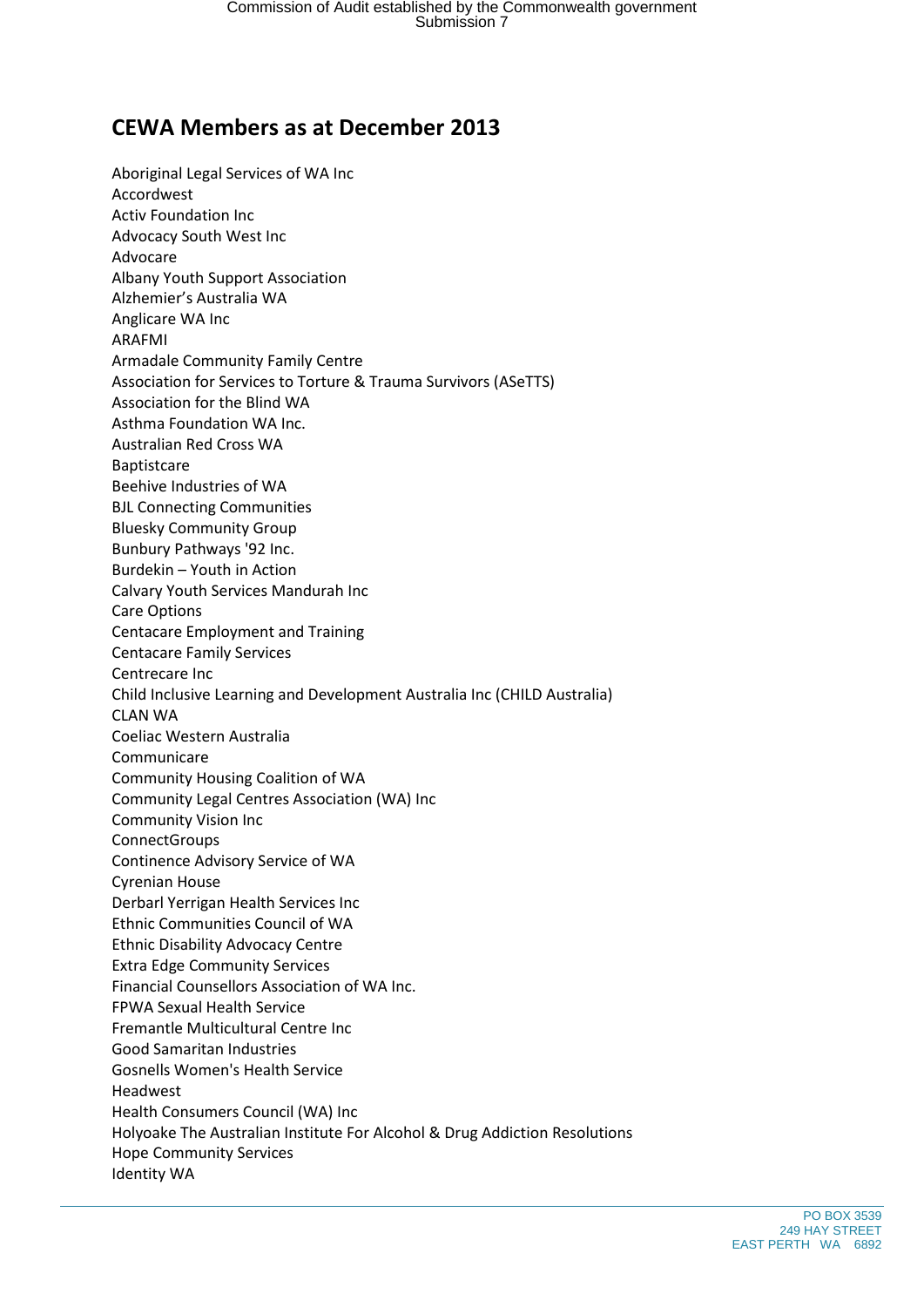# Commission of Audit established by the Commonwealth government Submission 7

Inclusion WA Interchange Ishar Multicultural Women's Health Centre Inc Kids Camps Inc Koolkuna (The Eastern Region Domestic Violence Services Network Inc) LAMP Inc Landsdale Family Support Association Inc Lifeline WA Linkwest Margaret River Community Resource Centre Inc Meath Care Inc Melville Cares Inc MercyCare Metropolitan Migrant Resource Centre Midland Joblink Inc. MIFWA Mission Australia Mosaic Community Care Inc Multicultural Services Centre of Western Australia Inc National Disability Services WA Ngala Family Resource Centre Nulsen Outcare (Inc) Palmerston Association Inc Parkerville Children Youth Care Inc Pat Thomas Memorial Community House Inc. Patricia Giles Centre Peel and Rockingham Volunteer Resource Centres Peel Community Living People with Disabilities (WA) Perth Home Care Services Inc Relationships Australia (Western Australia) Inc Richmond Fellowship Rise Network Rocky Bay Inc Ruah Community Services Secca Serenity Lodge Silver Chain South Coastal Women's Health Services Southcare Inc Southside Care St Bartholomew's House St Patrick's Community Support Centre St Vincent de Paul Society Swan City Youth Service Swan Emergency Accommodation Technology Assisting Disability WA The Gowrie (WA) Inc The Salvation Army The Spiers Centre Inc